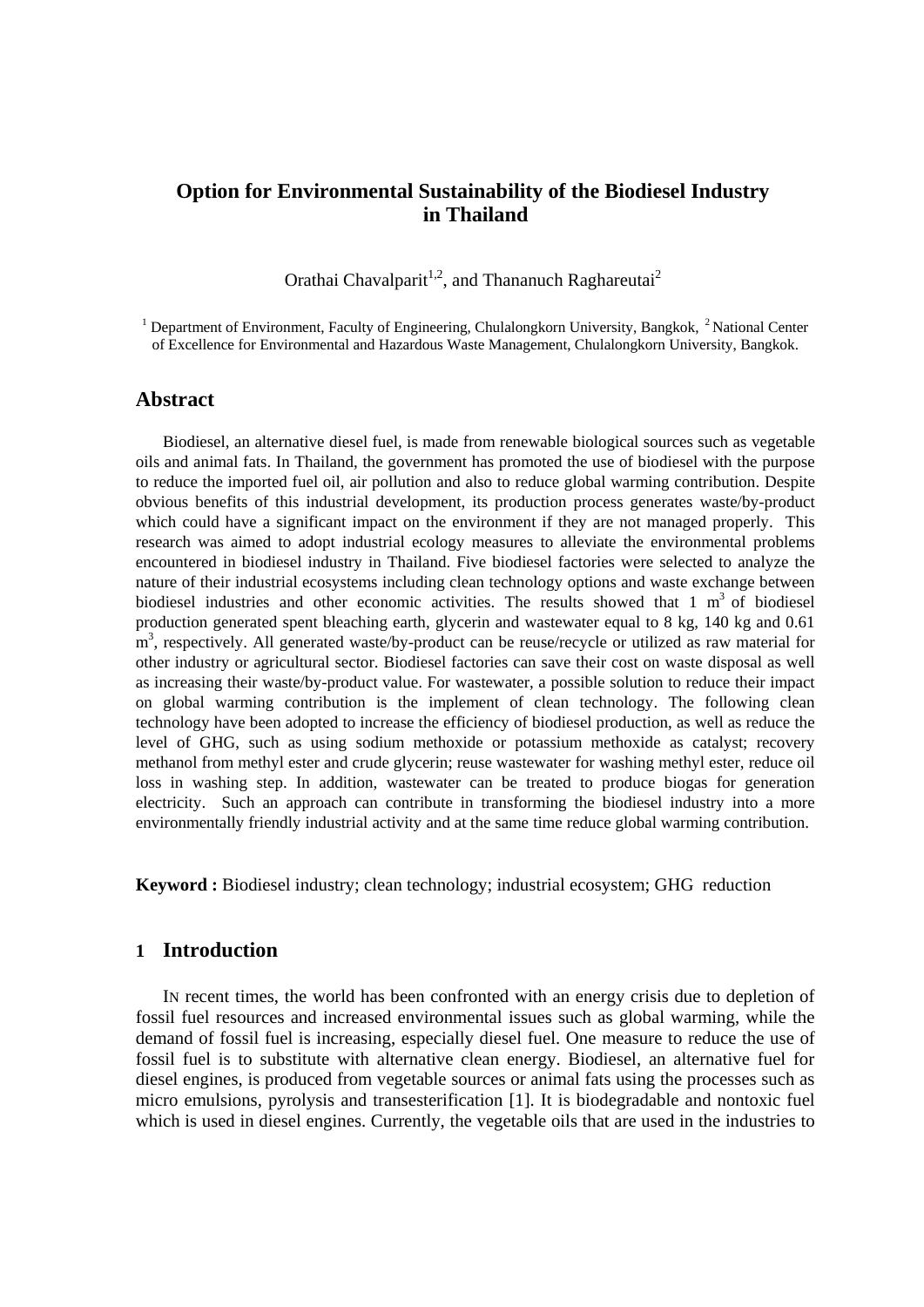produce biodiesel are rapeseed, sunflower, palm oil and soybean. Each country in various regions utilizes different types of plant oil feedstock depending on abundance or availability, for example, soybean oil on US, rapeseed oil in European countries and palm oil in tropical countries. European Union (EU) countries are the largest producer and consumer of biodiesel synthesized from rapeseed oil. More than 80% of the world biodiesel productions are from rapeseed oil, while sunflower oil and palm oil takes only23% and 1% of total world productions, respectively [2]. Palm oil is a usual raw material for biodiesel production in Thailand due to its high crop yield and low production cost. A hectare of oil palm can produce four to five tons of crude palm oil per year and yields five times more biodiesel than rapeseed in 1 ha in Europe, ten times more biodiesel than soybean in 1 ha in US and higher than ten times more than sunflower in 1 ha [3] and [4]. Besides, by considering the energy balance of these vegetable oil it is found that the energy ratio of output to input from palm oil is the highest compared to rapeseed or soybean with the ratio of 9.6, 3.0 and 2.5, respectively [5].

In Thailand, the government has promoted the production and the use of biodiesel with purposes to reducing the country's importation fuel oil, reducing air pollution, and enhancing life quality of people. It was planned that in 2012, all diesel sold in Thailand will be 10% biodiesel, B10. It also was estimated that the consumption of the blend would be 85 M litres/day, assume that blend is 10% biodiesel, so the biodiesel requirement would be 8.5 M litres/day. About the amount of biodiesel represents a savings of 27 billion Baht/year (\$675 million/year) [6].

Although biodiesel generates low green house gas emission and has a very low toxicity, its production process may cause some environmental problems. For example, wastewater from the production processes is contaminated with water-insoluble methyl ester, methanol and by-product itself. It also contains significantly higher contents of COD of 170,000 mg/L and oil and grease of 9,000 mg/L [7]. Another waste is spent bleaching earth from removing gum and color of crude palm oil. Generally, bleaching earth is added in the amount of  $0.8 - 2.0\%$ by weight of crude palm oil [8]. Glycerin, biodiesel by-product, is theoretically generated 10% by weight of feeding oil; however, in fact, its amount is more than theoretical amount [9]. Wastes/by-product generated from biodiesel production process can have a significant impact on the environment if they are not managed properly.

 Industrial ecosystem, the one opportunity for improving environmental performance, is where the waste product of one process becomes the raw materials for a second process [10]. It connects to waste minimization and cleaner production program. The benefits of waste exchange include: reduced disposal costs, reduced demand of natural resources, reduced disposal quantities, and a potential increase in waste value [11].

 The objectives of this research are to study biodiesel industry in term of production process and waste generations, and to generate the possible clean technology options for environmental sustainability of the biodiesel industry in Thailand. The implement of such option is a possible solution to reduce their impact on global warming contribution.

### **2 Material and Method**

Due to the governmental promotions of biodiesel production, several biodiesel factories have been established in Thailand, including community and commercial scales.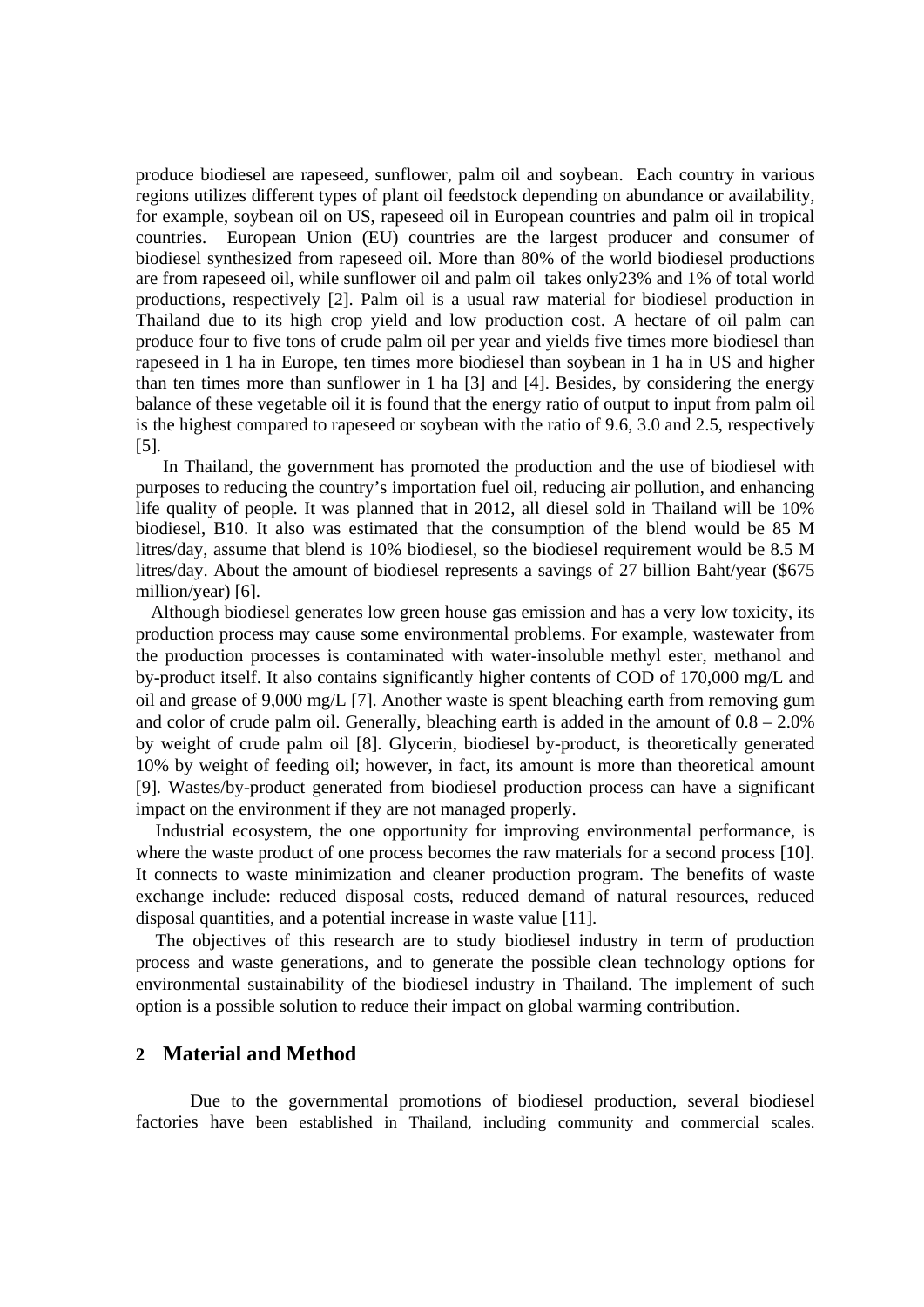Currently, there are 42 commercial biodiesel plants registered with Department of Industrial Works with capacity of 4 million liters/day. Palm oil is used as raw material for industrial scale plant. In this research five biodiesel factories with different investment capital were selected to represent for one small-, three mediums-, and one large-scale factory. Their production capacity varies from 20,000 to 800,000 liters per day. The comparison of general data of five selected factories is shown in Table 1

|                                | Factory A           | Factory B        | Factory C    | Factory D        | Factory E                |
|--------------------------------|---------------------|------------------|--------------|------------------|--------------------------|
| Investment cost (million Baht) | 36                  | 60               | 61           | 65               | 300                      |
| Production capacity (lit/day)  | 200 000             | 80 000           | 800 000      | 20 000           | 200 000                  |
| Type of process                | Batch               | Batch            | Batch        | Batch            | Continuous               |
| Own palm oil refinery plant    | No                  | Yes              | Yes          | No               | Yes                      |
| Raw material                   | Palm stearin        | Palm stearin and | RBD palm oil | Used cooking oil | RBD palm oil             |
|                                |                     | Palm kernel oil  |              |                  |                          |
| Alcohol                        | MeOH                | MeOH             | MeOH         | MeOH             | MeOH                     |
| Catalyst                       | CH <sub>3</sub> ONa | KOH              | NaOH         | NaOH             | NaOH/CH <sub>3</sub> ONa |

**Table 1** Comparison of general data of five selected biodiesel factories

Data on production process, sources of waste generation, and environmental impacts were collected and used to mapping the technological profile of the production process. All data collected in the previous step are used as guidelines and inspiration to generate possible options for minimization of environmental impacts from biodiesel production.

## **3 Result & discussion**

### **3.1 Biodiesel production process**

Generally, all biodiesel production factories have almost the same processes. They begin with the mixing process of alcohol and catalyst for homogenization. Then the mixed solution is fed to react with oil or fat in the reactor where the transesterification reaction occurs in this section. The reaction mix is kept just above the boiling point of the alcohol to speed up the reaction and the reaction takes place. The products mixture, methyl ester and glycerin, undergo a separation process before excess alcohol from each fraction is removed by distillation and is reused. The methyl ester is purified by washing with warm water to remove residual catalyst or soaps and dried prior to storage, while glycerin is sometimes neutralized with an acid and sent to storage as crude glycerin. However, each factory that has different raw material has different oil or fat preparation step. A schematic of the biodiesel production is shown in Figure 1.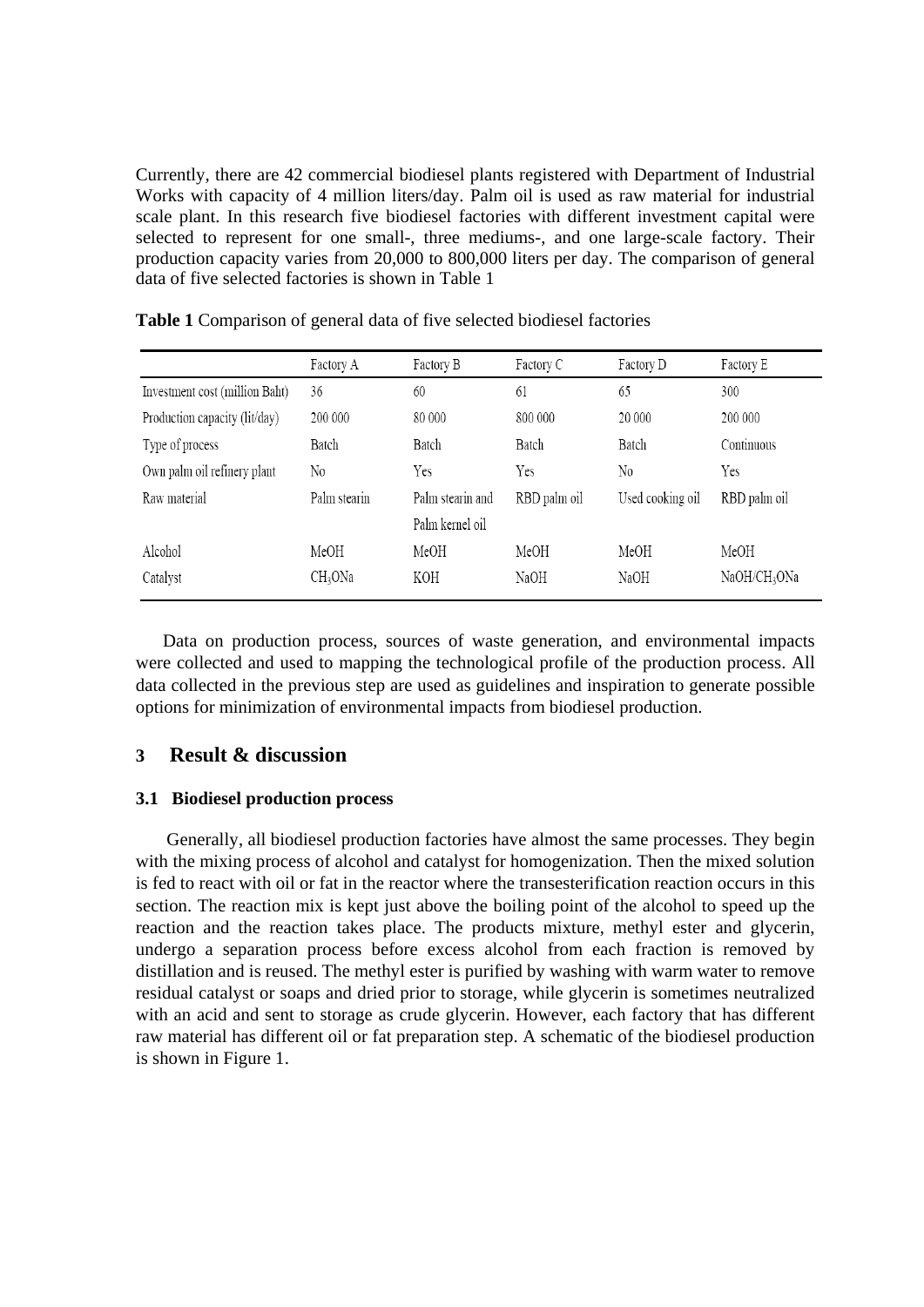

**Figure 1** Flow chart of biodiesel production process.

### **3.2 Waste management in the biodiesel industry**

Biodiesel factories generate large amounts of by-products and wastewater. Result from five case studies in Thailand showed that each  $1 \text{ m}^3$  of biodiesel production generates 140 kg of glycerin and  $0.61 \text{ m}^3$  of wastewater. Biodiesel factories with own their refinery process generally produce 8 kg of spent bleaching earth/  $1 \text{ m}^3$  biodiesel as waste. It is estimated that in 2012, a total of 0.43 million ton of glycerin, and 1.9 million  $m<sup>3</sup>$  of wastewater was generated by the Thai biodiesel industry. Biodiesel factories in Thailand are developing number industrial eco-system practices for waste recycling. Most of this waste/by-products can be sold or reused in the production process or by other industries, such as purify glycerin and sell as pharmaceutical grade; reuse of crude glycerin as fuel; recycle of crude glycerin as raw material for other industries via chemical reaction; and reuse of spent bleaching earth as soil conditioning substance in agricultural sectors.

#### **3.3 Improving environmental performance of the biodiesel industry in Thailand**

Over 90% of the biodiesel production in Thailand uses palm oil as raw material through a transesterification reaction method using alkali catalysis. In the final process of biodiesel production, water is usually introduced into the produced biodiesel in order to remove impurities. Therefore, there are still a number of pollution problems in the production process, such as the high oil content in wastewater, high organic content of the wastewater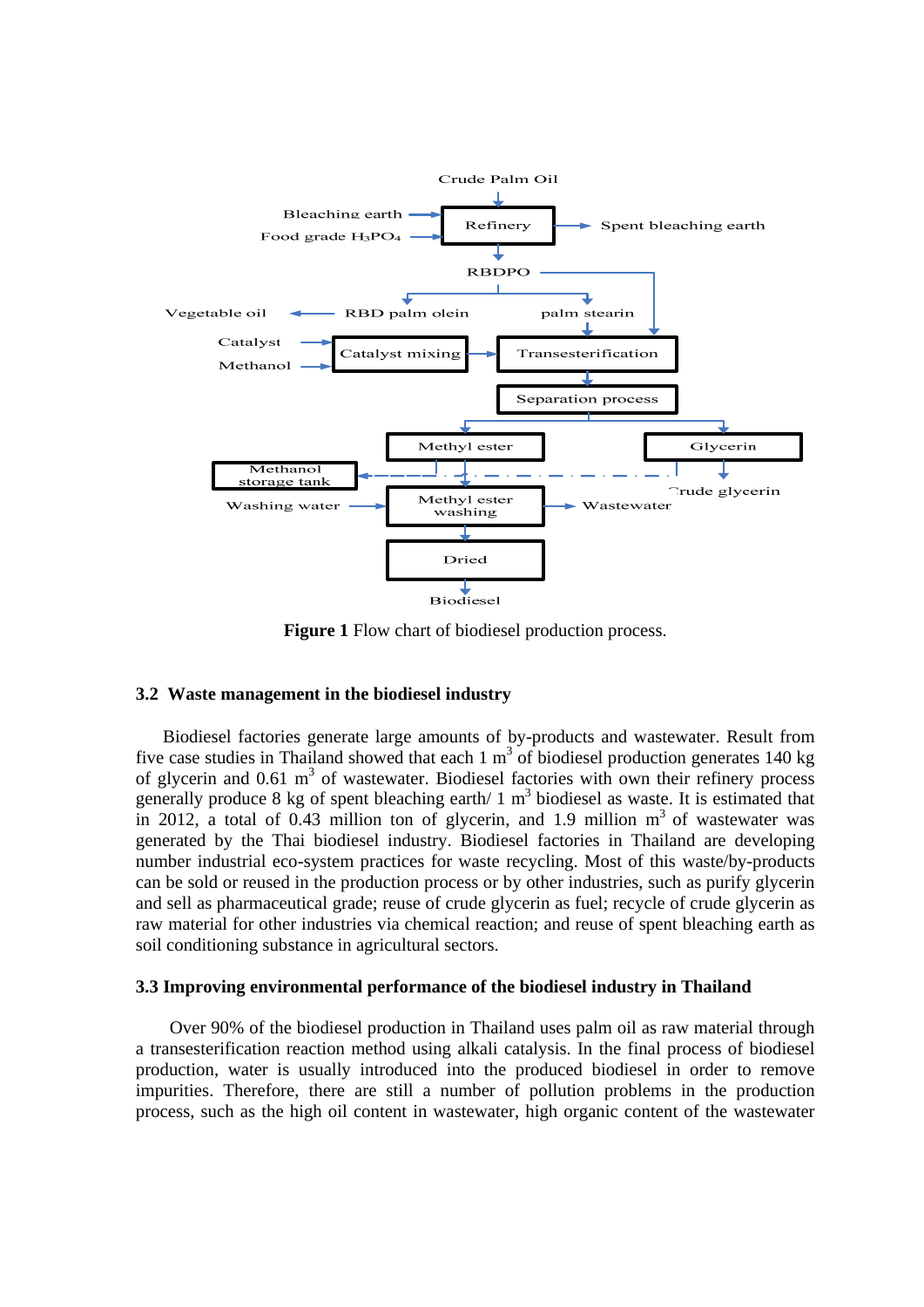and emission of greenhouse gasses. To convert palm oil into biodiesel large amount of water are consumed in the methyl ester washing step. At the same time, factories generate  $0.62 \text{ m}^3$ of effluent for every  $m<sup>3</sup>$  biodiesel production. The total yield of biodiesel production in Thailand in 2008 was 1.5 million litter/day. The estimated total pollution load in term of COD from the entire biodiesel production was 91 million kg. Besides, oil loss in wastewater was equal to 4.1 million kg/ year, with a value of 100 million Baht. Several clean technology options can be implemented in order to increase production efficiency and to reduce oil loss and waste generation from production process as well as reduce the level of GHGs emission from wastewater. The important options are using sodium methoxide  $(CH_3ONa)$  or potassium methoxide (CH3OK) as catalyst; recovery methanol from methyl ester and crude glycerin; reuse wastewater for washing methyl ester, reduce oil loss from washing by using acidic washing water. In addition, wastewater can be treated to produce biogas for generation electricity. as shown in Fig. 2.



**Figure 2.** Waste management options for improving environmental performance of a biodiesel factory.

#### **3.4 Biogas recovery and anaerobic treatment**

However, significant amounts of wastewater have to be treated properly before disposal or discharge. The biodiesel wastewater contained the high contents of COD and O&G due to the contamination with oil feed stock, soap, methanol and glycerol. The contaminants in wastewater are varying due to the way for the adoption of clean technology approach by the factory. Methanol concentration was found to be range from 6,300 to 66,300 mg/L, while residual O&G was from 325 to 9,030 mg/L. Most biodiesel wastewater treatment plants have been constructed to meet a BOD concentration limit of 20 mg/L in the effluent. The applications of different treatment systems for biodiesel wastewater are anaerobic pond and oxidation pond, anaerobic pond and aeration lagoon and activated sludge system. In addition, the anaerobic ponds produce methane and carbon dioxide. These gasses are released into the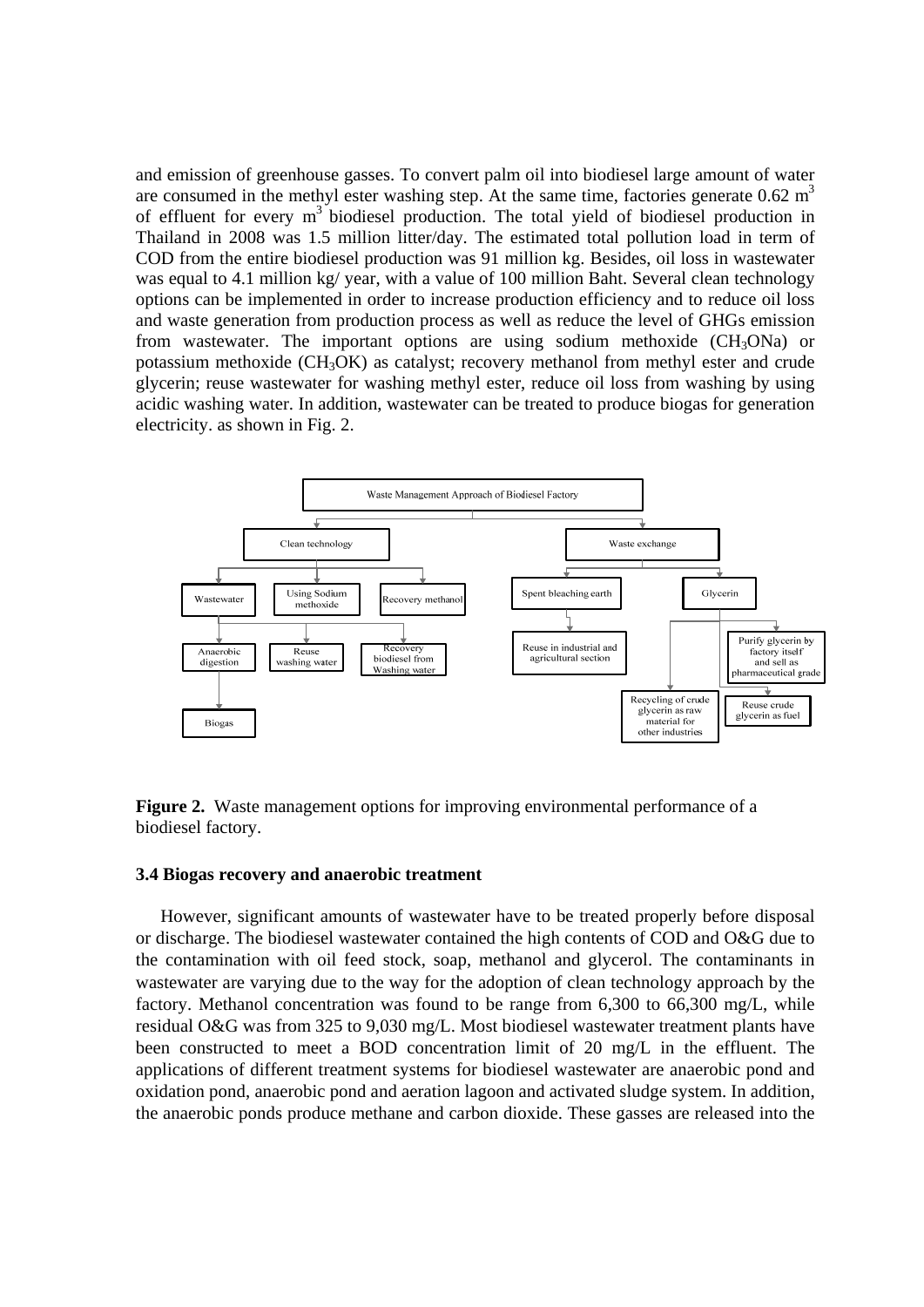air. Carbon dioxide and methane are so called greenhouse gases (GHGs), which contribute to global warming. Biogas production from biodiesel wastewater on a lab- bench scale using an anaerobic baffle reactor (ABR) with a capacity of 20 liters, HRT of 10 days generated 0.38  $m<sup>3</sup>$  biogas /kg COD removed with 74.5 % methane. It is estimated that biogas generation was 0.34 m<sup>3</sup>/ m<sup>3</sup> biodiesel produced (or 0.25 m<sup>3</sup> methane / m<sup>3</sup> biodiesel). To compare with other studies of biogas production from other wastewater sources, it is found that biodiesel wastewater has high potential for biogas production.

The total wastewater generation from biodiesel production in Thailand in 2008 was 0.33 million  $m^3$ , so the biogas release to the atmosphere was 0.18 million  $m^3$ /year. The methane can be used for fuel in the boiler of for power generation. The electricity can be sold to Electricity Generation Authority of Thailand. Another advantage of reuse methane as fuel is reduction in GWP about 155 ton CO2-eq/year.

## **4. Conclusion**

Thailand has high potential biodiesel production from palm oil. The combination of clean technology, industrial ecology and appropriate waste treatment is a good approach in the improvement of environmental performance of the biodiesel industry in Thailand. Such an approach can transform biodiesel in an environmental friendly industry and also to make biodiesel production in Thailand more sustainable.

#### **ACKNOWLEDGMENT**

 The authors would like to thank International Postgraduate Programs in Environmental Management (Hazardous Waste Management) for supporting the fund.

## **Reference**

- [1] Ma, F. and Hanna, M.A. Biodiesel production: a review. Bioresource Technology, vol. 70, , 1999: pp. 1–15
- [2] Thoenes P. Biofuel and commodity Markets- palm oil focus. FAO, Commodities and Trade Division; 2006 Available at: http://www.fao.org/es/ESC/common/ecg/110542\_en\_full\_paper\_english.pdf (download 31 july 2007).
- [3] Siriwardhana M. Opathella G.K.C. and Jha M.K. Bio-diesel: Initiatives, Potential and Prosoects in Thailand: A review. Energy Policy, 37(2009): pp. 554-559.
- [4] Martchamodol J. Bio-fuels from energy crops and lignocellulosic materials in Thailand: technology and potential, Master thesis in school of Environment, Resource an Development, Asian Institute of Technology, Thailand. 2007.
- [5] Tan K.T., Lee K.T., Mohamed A.R.,and Bhatia S. Palm oil: Addressing issues and towards sustainable development. Renewable & Sustainability energy Reviews. 13(2009) 420-427.